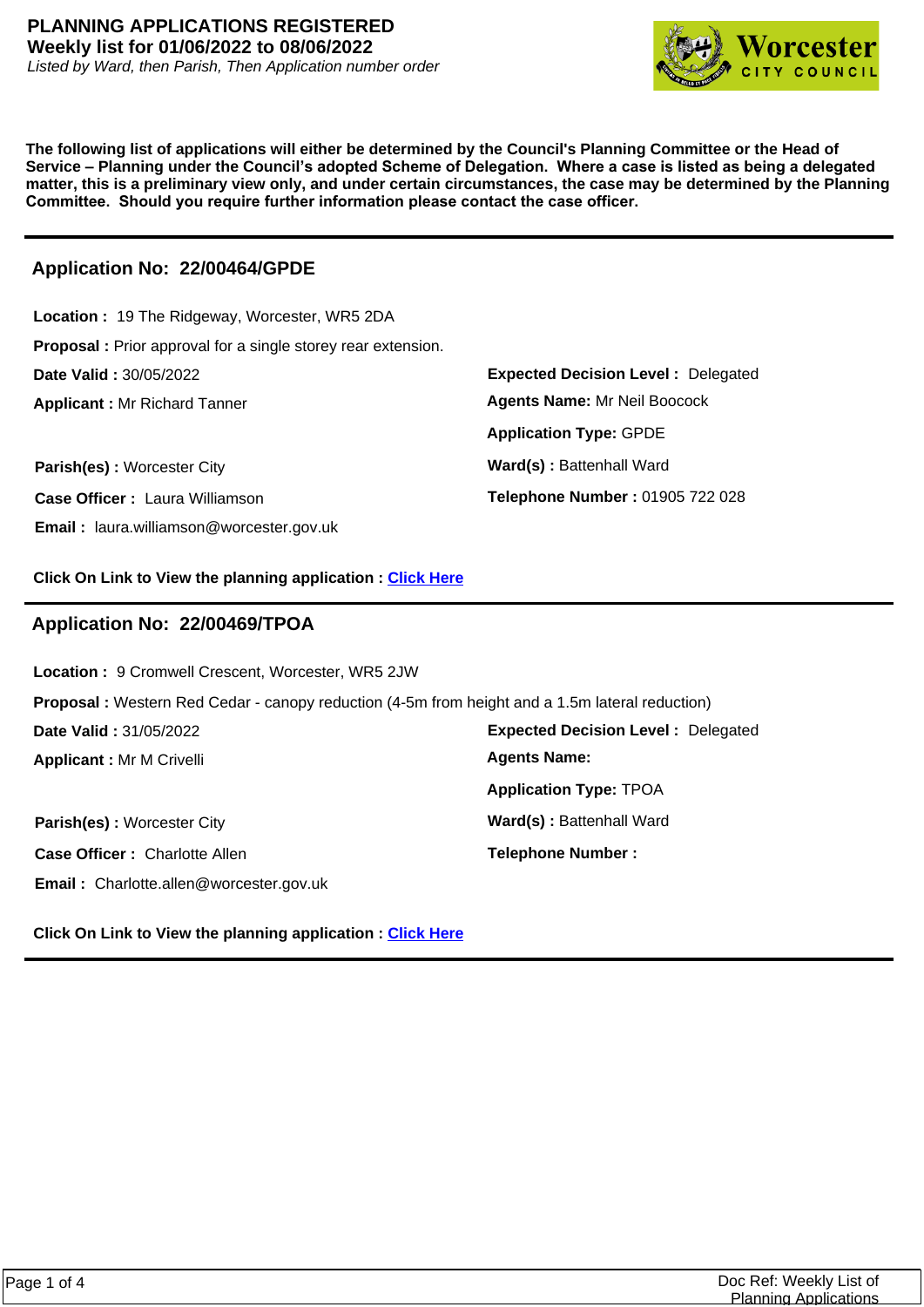# **Application No: 22/00459/HP**

**Location :** 177 Malvern Road, Worcester, Worcestershire, WR2 4NN

**Proposal :** Retrospective planning permission for the demolition of car port, erection of a single storey upward extension above existing chalet bungalow to create two storey house, alongside part ground part first floor rear extensions (including Juliet balcony) together with the creation of a first floor terrace and associated fenestration changes.

| <b>Date Valid: 30/05/2022</b>               | <b>Expected Decision Level: Committee</b> |
|---------------------------------------------|-------------------------------------------|
| <b>Applicant: Mr Abdulmaten Taroun</b>      | Agents Name: Mr Abdulmaten Taroun         |
|                                             | <b>Application Type: HP</b>               |
| Parish(es): Worcester City                  | Ward(s): Bedwardine Ward                  |
| Case Officer: Steven Hoang                  | Telephone Number: 07593100591             |
| <b>Email:</b> steven.hoang@worcester.gov.uk |                                           |

**Click On Link to View the planning application : [Click Here](https://plan.worcester.gov.uk/Planning/Display/22/00459/HP)**

### **Application No: 22/00360/HP**

**Expected Decision Level :** Delegated **Parish(es):** Worcester City **Ward(s):** Nunnery Ward **Applicant :** David Spencer **Date Valid :** 06/06/2022 **Location :** 17 Silverdale Avenue, Worcester, WR5 1PY **Proposal :** To change facade of property from brick to polymer and resin render **Application Type:** HP

**Case Officer :** Miss Ruth Lambert **Email :** ruth.lambert@worcester.gov.uk **Telephone Number :** 01905 722175 **Agents Name:** David Spencer

#### **Click On Link to View the planning application : [Click Here](https://plan.worcester.gov.uk/Planning/Display/22/00360/HP)**

### **Application No: 22/00470/GPDE**

**Email :** laura.williamson@worcester.gov.uk

| <b>Location: 49 Lichfield Avenue, Worcester, WR5 1PQ</b>       |                                           |
|----------------------------------------------------------------|-------------------------------------------|
| <b>Proposal:</b> Prior approval for a proposed rear extension. |                                           |
| <b>Date Valid: 31/05/2022</b>                                  | <b>Expected Decision Level: Delegated</b> |
| <b>Applicant: Mr Mohammed Murtza</b>                           | <b>Agents Name: Harry Hampton</b>         |
|                                                                | <b>Application Type: GPDE</b>             |
| <b>Parish(es): Worcester City</b>                              | Ward(s): Nunnery Ward                     |
| Case Officer: Laura Williamson                                 | Telephone Number: 01905 722 028           |
|                                                                |                                           |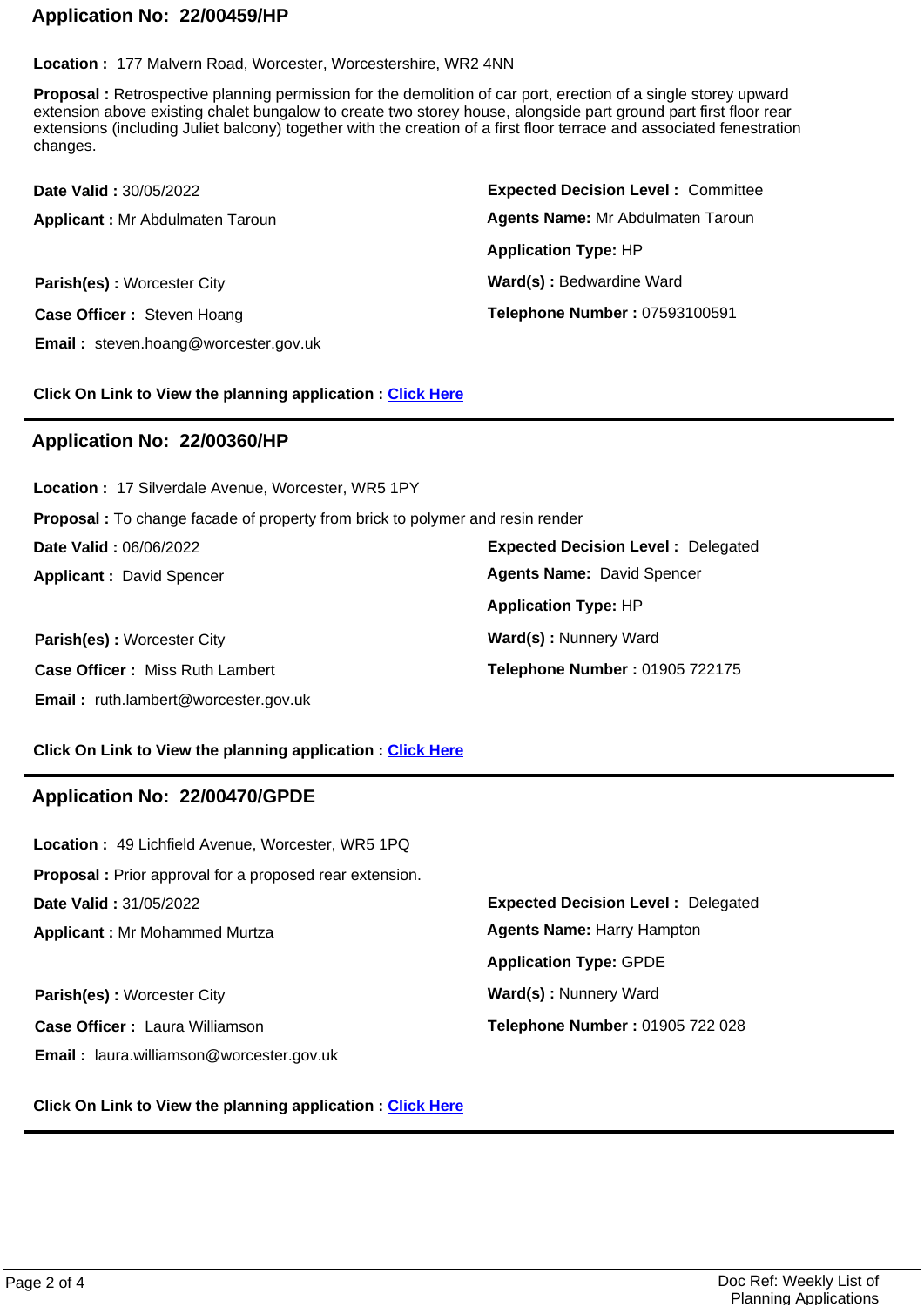## **Application No: 22/00471/HP**

**Applicant :** Mr Mohammed Murtza **Date Valid :** 31/05/2022 **Location :** 49 Lichfield Avenue, Worcester, WR5 1PQ **Proposal :** Ground and first floor rear extension

**Parish(es):** Worcester City **Ward(s):** Nunnery Ward **Case Officer :** Laura Williamson **Email :** laura.williamson@worcester.gov.uk

**Click On Link to View the planning application : [Click Here](https://plan.worcester.gov.uk/Planning/Display/22/00471/HP)**

### **Application No: 22/00376/FUL**

**Applicant :** Green Storage **Date Valid :** 24/05/2022 **Location :** Severn House, Hylton Road, Worcester, WR2 5JS **Proposal :** Single-storey extension

**Parish(es)** : Worcester City **Ward(s)** : St. Clement Ward **Case Officer :** Lydia Hall **Email :** lydia.hall@worcester.gov.uk

**Expected Decision Level :** Delegated **Telephone Number :** 01905 722 028 **Application Type:** HP **Agents Name:** Harry Hampton

**Expected Decision Level :** Delegated **Telephone Number :** 07736458113 **Application Type:** FUL **Agents Name:** Michael A Brown Design

#### **Click On Link to View the planning application : [Click Here](https://plan.worcester.gov.uk/Planning/Display/22/00376/FUL)**

### **Application No: 22/00474/HP**

**Email :** ruth.lambert@worcester.gov.uk

**Expected Decision Level :** Delegated **Parish(es)** : Worcester City **Ward(s)** : St. Clement Ward **Applicant :** Mitchells and Butlers **Date Valid :** 01/06/2022 **Location :** 7 Andrew Close, Worcester, WR2 6JQ **Proposal :** Proposed single storey front extension and conversion of garage. **Case Officer :** Miss Ruth Lambert **Telephone Number :** 01905 722175 **Application Type:** HP **Agents Name:** Mr Brian Heap